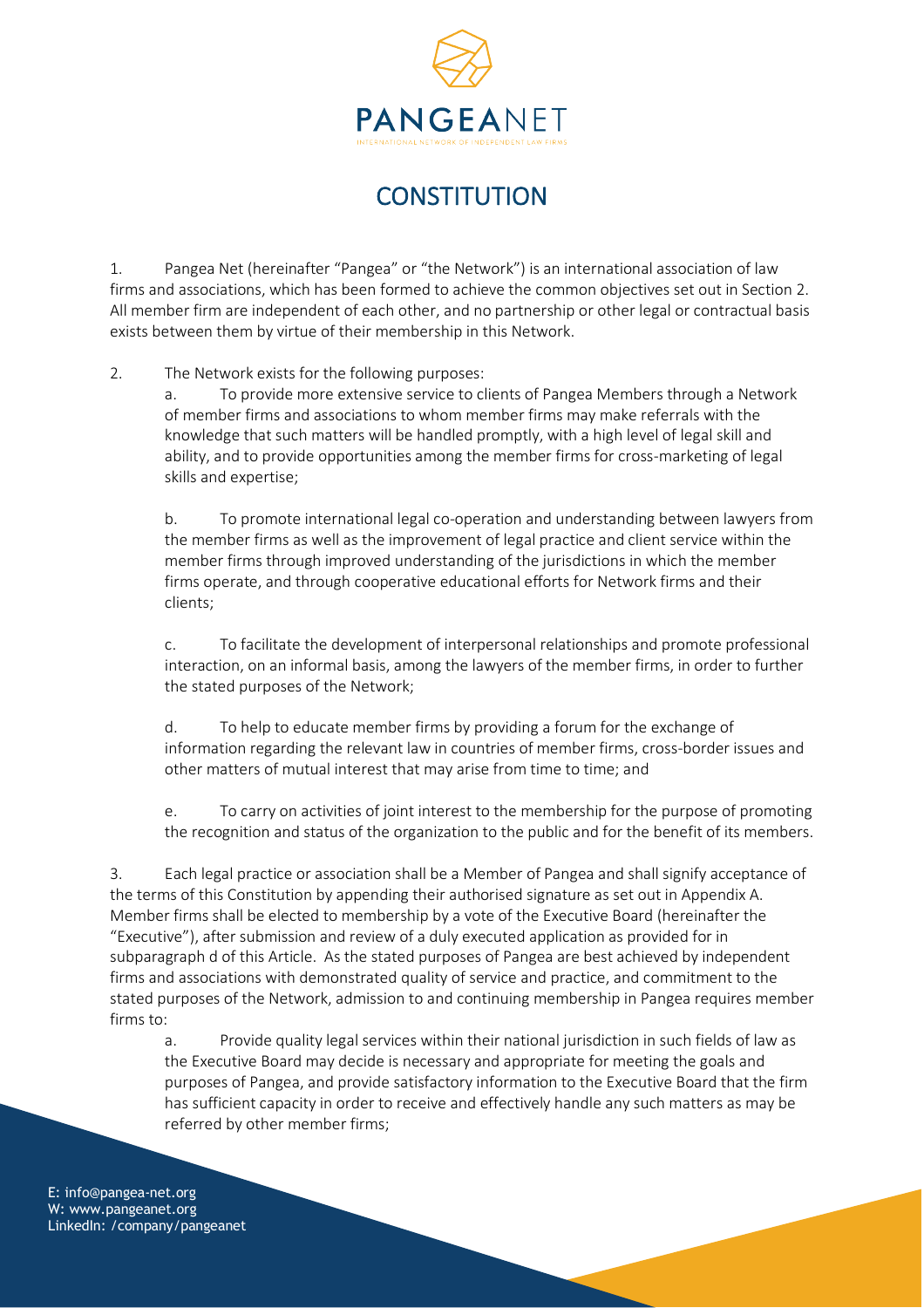

b. Support the Network by:

i. Developing and promoting membership in the Network within the various practice groups of the member firm, and, to the extent practical, ensuring that clients and other contacts within the member firm are aware of the Network and the services the Network may provide;

ii. Not being a member of any other association or alliance of law firms which, in the opinion of the Executive, is likely to prevent the referral of work to any or all of the other member firms, or which the Executive Board determines impairs the legitimate interests and rights of another member firm; and

c. Pangea is committed to the principle of one member firm per country. Additional member firms within countries already represented in Pangea may be admitted to membership where the Executive determines that it is appropriate for one or more additional firms to be proposed for membership because: (1) the jurisdiction represented by the current member firm is sufficient to support additional member firms without impairing the rights and interests of the affected member firm within the Network; or (2) because the existing member firm is unable by itself to provide the full range of legal services which member firms are expected to provide and are desired by the membership. Such additional firms may be admitted as Members subject to reasonable conditions determined by the Executive to be necessary for maintenance of the membership and administration of the Network.

A member firm shall not have any office in any country in which there exists a member firm, unless (1) the affected member firm does not object to said office; or (2) the Executive has otherwise determined that the existence of such an office will not affect the possibility of work being referred to other member firms and that such office does not impair the interests and rights of the concerned member firm

In the event that a member firm, whether by expansion, merger or otherwise, establishes or acquires an office in a jurisdiction already represented by a member of the Network, the Executive may, upon 2/3 vote of a quorum of its members and subject to the provisions of paragraph 3.b.iii above, impose conditions on the membership of that firm such that its continued membership in the Network does not interfere with the rights and interests of the affected member firm, or, if the member firm rejects such conditions, to terminate the firm's membership upon unanimous vote of the Executive. No action shall be taken by the Executive, however, without prior consultation with both member firms, and reasonable efforts toward resolution of any issues by agreement between them.

d. Each application for membership in Pangea shall be in writing in a form prescribed by the Executive and shall be duly executed by a member of the firm making the application. Submission of an application for membership shall be considered an agreement by the firm, if admitted, to be bound by the rules of Pangea. Any material omission in any application shall be grounds for termination of membership. As part of its review of any application, the Executive may determine to have one or more of its members visit the applying firm to determine its suitability for membership in the Network.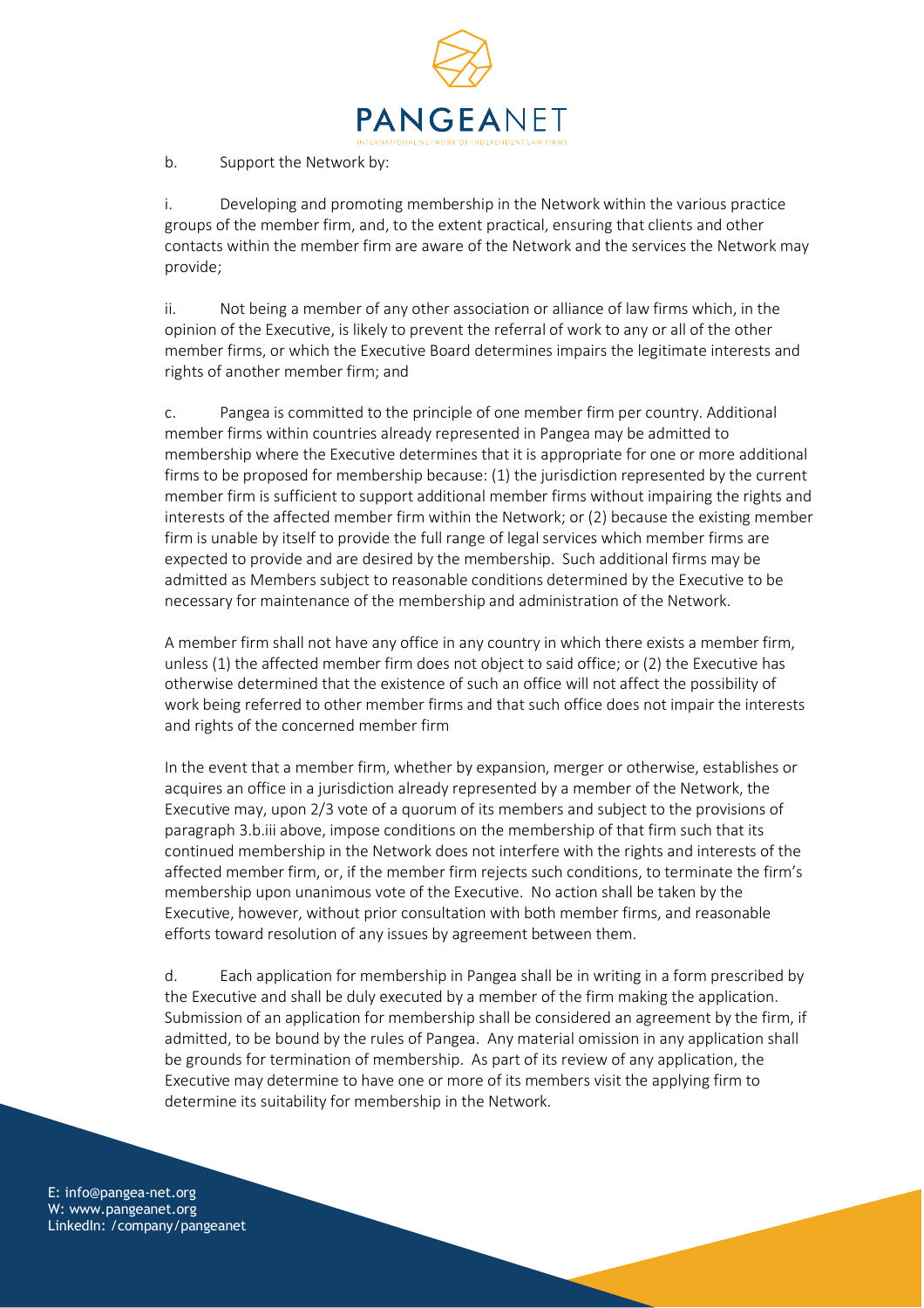

4. An Executive Board ('Executive') shall be organized in order to effect in all respects the efficient management of Pangea, including the following:

a. Overseeing the effective operation and benefits provided by the Network to member firms, and proposing and developing new programs and activities for effectuating the purposes of the Network;

b. Reviewing member firms' compliance with the obligations undertaken in connection with their membership in the Network, and, where necessary, taking appropriate action to remedy such non-compliance as provided for in Article 20;

c. Admitting new members to Pangea after due consideration has been given to the application questionnaire submitted by the interested firm. The Executive shall take the opportunity to review the application submitted by the interested firm, and shall consider other such other information that may be deemed appropriate by the Executive, in making a determination as to membership in Pangea. No recommendation for membership shall be made unless is determined that the new member meets the requirements for membership in the Network and is committed to the purposes for which Pangea is established. In addition, prior to any vote by the Executive on an application, information concerning the applicant firm shall be circulated to the membership for consideration and comment. Comments under this rule must be received within 30 days of circulation otherwise the Executive may move forward to vote on the application;

d. Reviewing any complaints by and between the member firms and providing recommendations for resolution of such disputes where requested, except that where a member firm has violated one of its obligations under this Constitution, the Executive may take action consistent with the procedures provided in Article 12 and 20;

e. Proposing the amount of the annual membership fee as well as any joining fee for new members to be paid by all member firms, subject to approval of the membership at the Annual General Meeting;

f. Recommending candidates for election to the positions of Chairman, Deputy Chairman and Honorary Treasurer for a term of two years in each office, who shall then submit themselves for election at the Annual General Meeting of Pangea;

g. Contracting for services on behalf of the Network which the Executive determines may be necessary in order to permit it to meets its obligations under this Article and in furthering the purposes of Pangea;

h. Removing representatives and officers of the Executive where is it determined, by a 2/3 vote of a quorum of the Executive, that the representative or officer has engaged in intentional actions which the Executive believes are contrary to the interests and purposes of Pangea, and where such actions pose an immediate threat of harm or injury to the Network;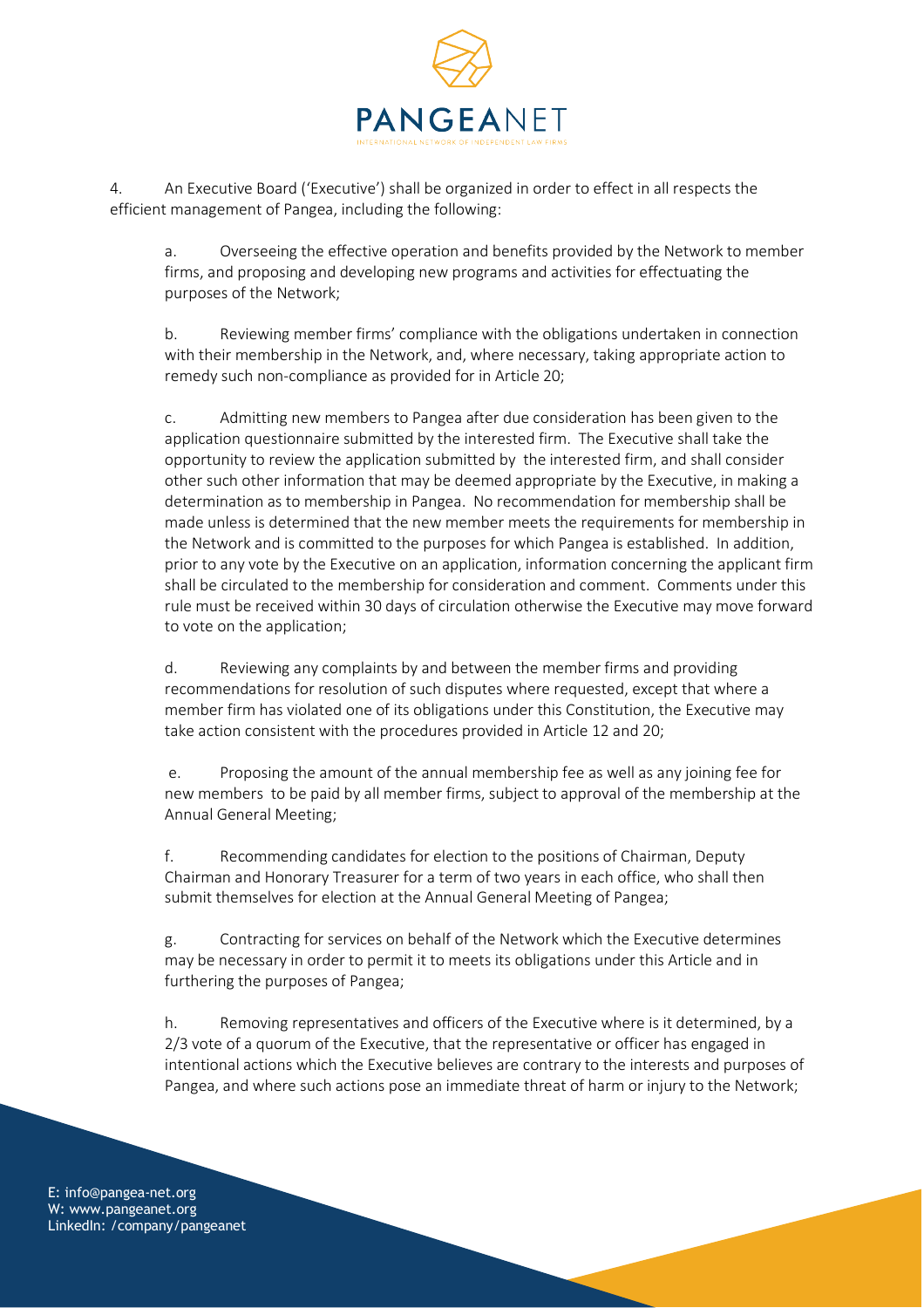

i. Establishing and maintaining Boards for the purpose of identifying and carrying out educative and other opportunities which further the purposes of Pangea as set forth in Article 2; and

j. Presenting a report to the membership at the Annual General Meeting on the above matters as well as any other matters arising which may be of interest to the membership.

k. Referring matters of interest to the membership, including matters on which the Executive has determined it is appropriate to request the opinion or recommendation of the general membership before taking further action.

5.

a. The Executive shall be comprised of no fewer than five (5) and no greater than seven (7) representatives, with the precise number to be determined by the Executive at its discretion based on its assessment of the needs of the network. Members of the Executive shall be selected by the Executive from a list of interested candidates provided from the member firms. Those candidates selected to fill vacancies on the Executive shall be confirmed by the membership by affirmative vote at the Annual General Meeting.

b. Each member of the Executive shall be elected for a two year term, and shall be eligible to stand for re-appointment. Positions on the Executive shall be filled at the expiration of a member's term or when there is an opening or vacancy. In the event there is a vacancy on the Executive during the term of any member, the position shall be filled by special appointment by the Executive. The person so appointed shall complete the balance of the term of the vacating member, subject to the right of the Membership to object to the appointment at the next AGM following the appointment as provided in Article 5.d. Newly created positions on the Executive may only be filled at the Annual General Meeting.

c. Appointments for positions on the Executive shall be made at least thirty days prior to the Annual General Meeting by notice to the membership. All persons interested in a position on the Executive shall advise the Executive at least 60 days prior to the Annual General Meeting of their desire to hold a position on the Executive in order to be considered for selection by the Executive and appointment by the membership.

d. Objections to a proposed slate for appointment to the Executive may be allowed only when the objection is sponsored or seconded by an affirmative vote of no less than 2/3 of the membership present and voting at the Annual General Meeting. An objection may be sustained only on a 2/3 vote. In the event an objection is sustained, then the members present and eligible to vote at the Annual General Meeting shall determine the slate by majority vote of the members. Where there is no objection to the slate of members proposed for appointment to the Executive, or an objection fails to obtain the necessary 2/3 vote of the membership, the proposed slate shall be elected to the Executive by majority of the membership present and voting at the Annual General Meeting. Voting shall be held by open ballot (unless otherwise determined by the Chairman pursuant to Article 18.a.iv.)

e. The Chairman of the Executive shall preside at all meetings of the Executive, at the Annual General Meeting of the Network. If the Chairman is unable or unwilling to perform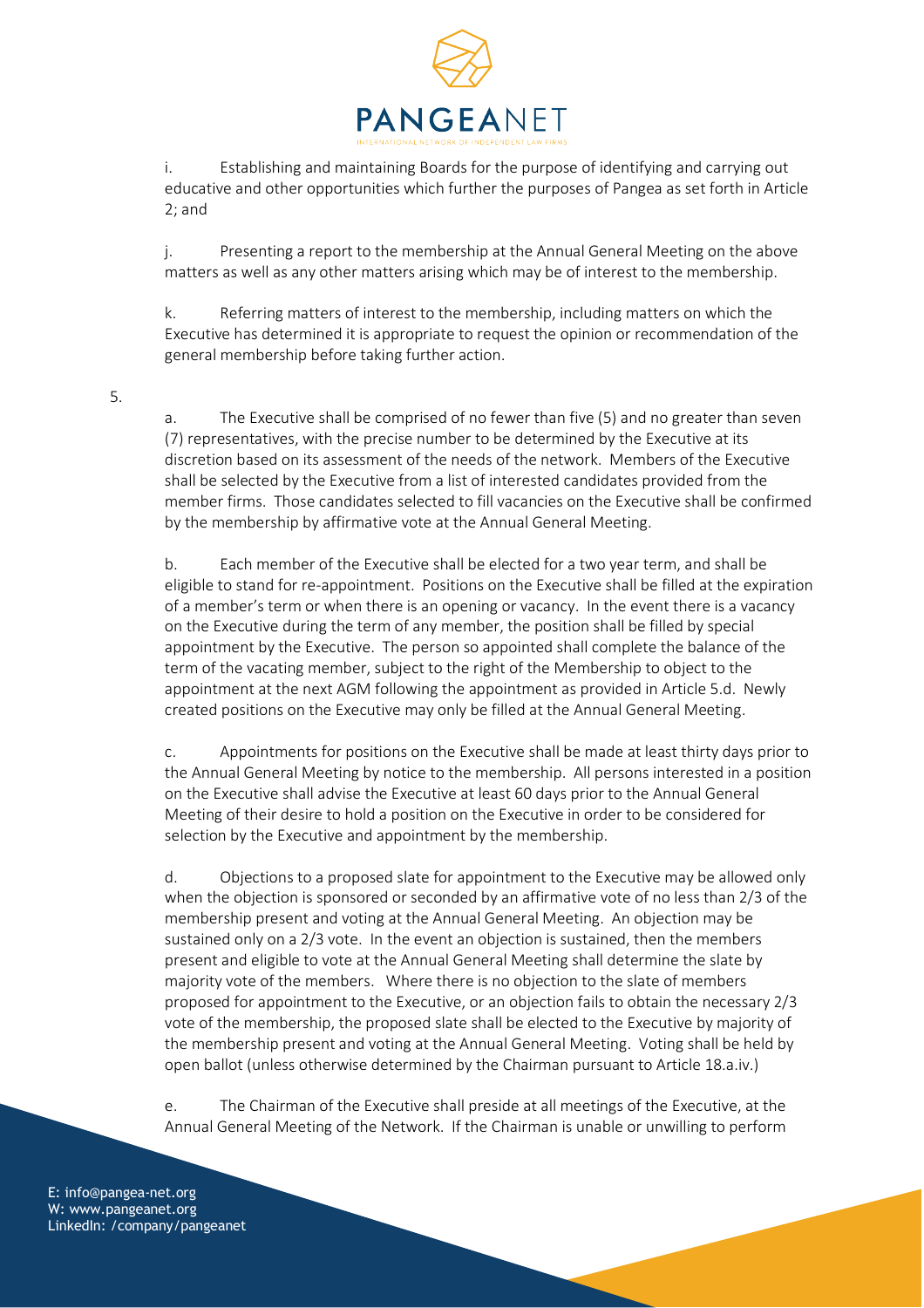

such duties, these duties shall be performed by the Deputy Chairman. The Treasurer shall be responsible for the general oversight of the accounts of Pangea, reporting semi-annually to the Executive Board, and when requested by the Chairman, regarding the accounts of the Network, and preparing a report to the membership at the Annual General Meeting. The Executive shall meet at least semi-annually in order to undertake its duties and obligations hereunder, at a location to be determined by the Executive.

f. Members of the Executive shall be entitled to reimbursement of reasonable expenses incurred in connection with the carrying out of their duties as member of the Executive. Such expenses shall include reasonable travel and accommodation of Executive members to attend Executive meetings as well as visits to prospective member firms, where deemed appropriate by the Executive. The reasonableness of expenses shall be determined by the Executive and reported to the membership as provided for in Article 4.

g. A vote of the Executive may be taken by means of teleconference where a full meeting of the Executive is impractical. Members of the Executive who are unable to appear at the semi-annual meetings may request to participate by telephone or other appropriate means, and such requests shall not be unreasonably refused by the Executive. A member of the Executive accorded the right to so participate shall be permitted full participation in the meeting of the Executive. Nothing herein, however, is intended to excuse regular attendance of Executive members at duly called Executive meetings.

h. The Executive may delegate the carrying out of those activities designated in Article 4 above to one or more members of the Executive as it deems necessary in order to permit the efficient and reasonable operation of the Executive in carrying out its duties. The Executive shall also have the authority to hire or engage a professional manager, or other such administrative professionals, to assist with the operation and management of the Executive. The scope of the duties of any such professional manager shall be determined by the Executive.

6. The principal working language of Pangea is English.

7. A Conference will be held each year ('the Annual Conference') and within the Annual Conference will be held the Annual General Meeting of Pangea. The venue for such Conference will be agreed at the previous Annual Conference. The Annual General Meeting held within the Annual Conference will require the Executive to report upon the activities of Pangea during the previous year, including providing a financial Report of the finances of Pangea. The Executive may regulate and prescribe the content of the Annual General Meeting as it deems appropriate; however, nothing herein shall preclude a Member firm from proposing alternate candidates for a position on the Executive subject to the provisions of paragraph 5.b above, or from bringing a matter of concern to the attention of the membership during the Annual General Meeting or otherwise. The conduct of the Annual General Meeting shall be in accordance with Roberts Rules of Order, and minutes of every meeting shall be maintained by an appointed secretary and circulated following the meeting.

8. The cost of the Annual Conference will be covered principally by a Conference Levy, established by the host country, and paid on a per-capita basis by all those attending the Conference. The levy shall be paid by each attendee of the Conference in full without regard to the number of days the member attends the conference or the extent to which they may participate in any events at the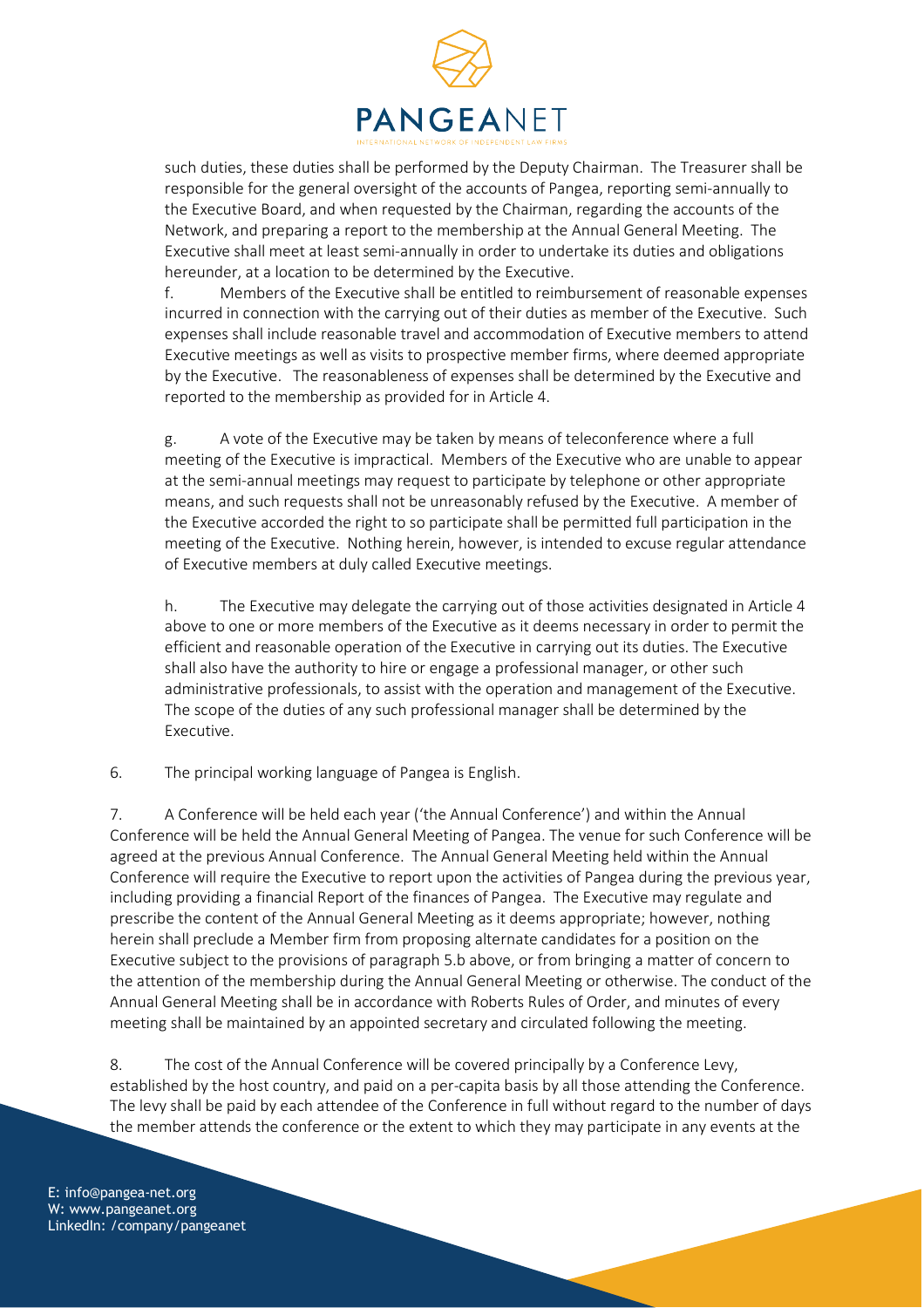

Conference. Members who confirm their attendance at the Annual Conference but fail to attend the Conference without giving notice prior to a date certain set by the host country, shall be responsible for payment in full of the conference levy. The Executive may, upon request, remit an obligation to pay the Conference Levy where the Executive deems it is appropriate to do so, but only in the cases of medical emergency, or financial or personal hardship. In such a case, the Conference Levy may, in the discretion of the Executive, be paid from the general funds of Pangea.

9. A Directory of member firms will be prepared and updated annually by the Executive. The directory shall be displayed on the website maintained by Pangea. Member firms are encouraged to provide for the Directory such information as it considers necessary and relevant to its role as a member of the Network, including a general description of the member firm, including its practice areas, and a contact person or persons for the member firm for matters relating to the Network. The Executive shall have responsibility for the maintenance and publishing of the Directory. From time to time each member firm may be requested by the Executive to complete a questionnaire setting out certain information concerning the member firm for retention by Pangea. Such information may be made available to all members of the Network.

10. Commissions will not be paid by member firms receiving referral work. The Executive may recommend from time to time a referral code of practice to be adopted between member firms, except that it is understood and agreed to by the membership that:

a. There is no obligation on any member firm to refer work to other member firms, but that such referrals are encouraged and are recognized as one of the purposes for membership in the Network;

b. Member firms receiving a referral from other member firms are required to confirm their ability to undertake the referred matter promptly and in accordance with generally accepted standards of professional practice, and that if they are unable to handle the referred matter, to refer the matter to an alternative firm or association able to handle the matter;

c. Unless otherwise agreed by the member firms involved, that any such referrals are made with the understanding that the member firm is not responsible for payment of any fees or expenses incurred by the member firm receiving the referral; and

d. Nothing in this Section is intended to preclude any member firm from providing general advice and consultation without charge, in accordance with the purposes of the Network as set forth in Article 2.

11. Professional standards of Pangea will be achieved by:

(i) Notification to the Executive that the member firm has sufficient professional indemnity insurance in accordance with reasonable professional standards in accordance with the standards in which the legal work is conducted.

(ii) Reporting to the Executive any complaints from clients involving fellow members. Such reporting shall not take place until the respective members of Pangea have privately had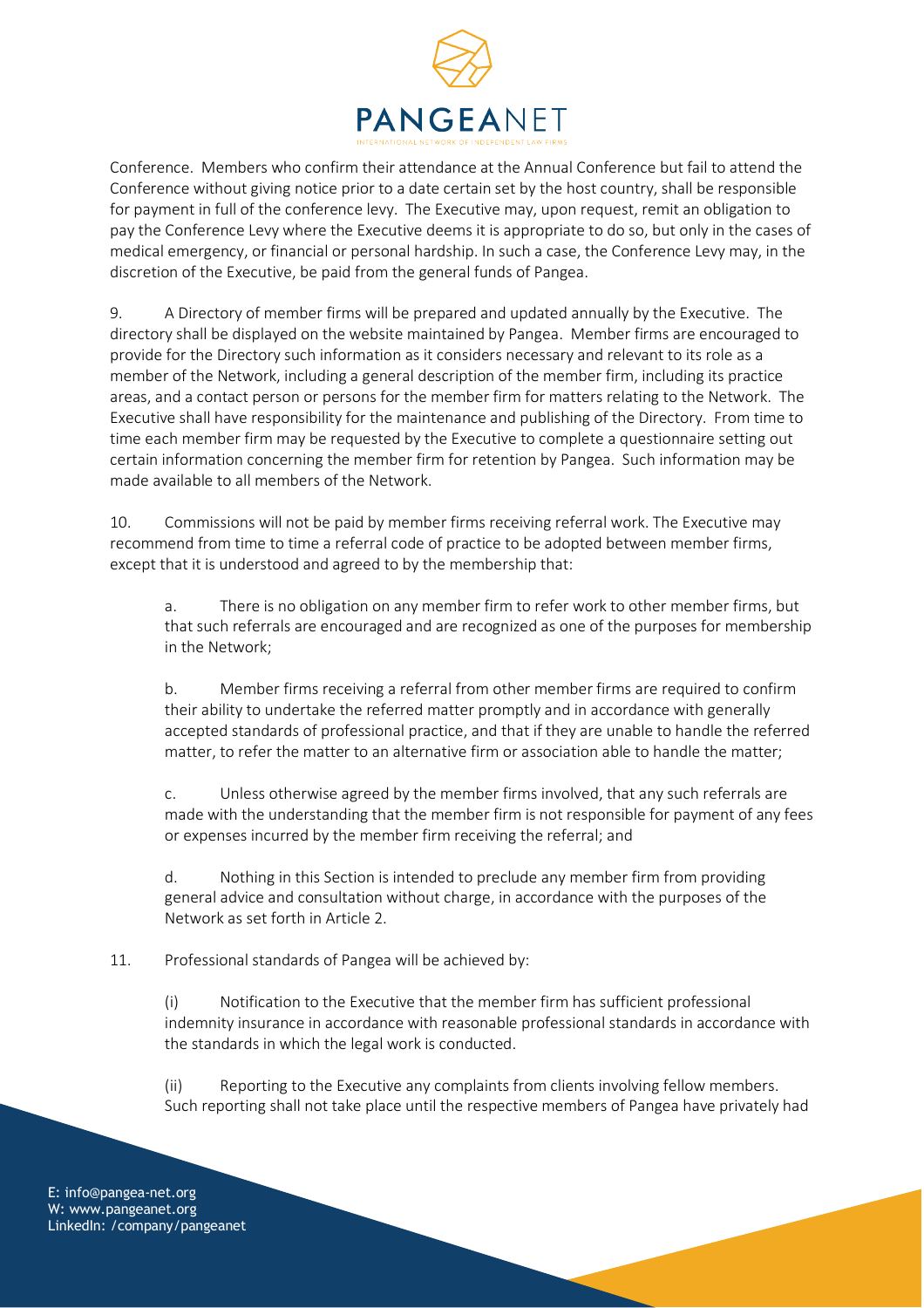

the opportunity to comment upon the complaint and, if possible, resolve any outstanding dispute between them without the need for members of Pangea to be involved.

(iii) In the event of an unresolved dispute arising involving a member of Pangea the Executive shall have power to terminate the membership of such member found to be in default, after due consideration of the matter, and as provided in Article 21.

(iv) The Executive shall from time to time consider whether policy guidelines should be introduced by Pangea in the light of experience in particular relating to disputes notified to it as well as current legal practice.

12. The policy of Pangea is to extend its Network of member firms to establish worldwide connections for the benefit of clients of Pangea.

13. Pangea may establish and maintain committees dedicated to various practice areas and interests, subject to the ultimate direction of the Executive whose membership shall be invited in consultation with the chair of each committee. The principal purpose of such committees should be to promote interest in and recognition of Pangea externally and within the network.

14. The Member firm in each country is responsible for the promotion of Pangea in that country subject to Pangea's aims and objectives and guidelines and protocol agreed from time to time. If more than one member firm is also present in a member country, the Member firms are expected to cooperate with respect to activities on behalf of the Network.

15. All Member firms have the same rights and duties within Pangea.

16. All members of Pangea are obliged to disclose any other networks and/or associations of which they are members from time to time upon request of the Membership or the Executive Board.

17. Each member firm shall have the non-exclusive right to use the name and logo of the Network, the directory and any other promotional literature provided by member firms for use by the Network, while the member firm remains a member of the Network, subject to the following requirements:

a. All member firms agree that if they leave the Network, that any work contributed by them to any joint publication of the Network may be used by the Network or any member firm, without charge;

b. Any member firm leaving Pangea agrees that upon termination of such member firm's membership that it will not continue to use the name of Pangea for any purpose whatsoever after such termination, and that it will not make use of the logo or describe itself as a member of Pangea; and

c. Member firms may not name any other member firms on their notepaper or other literature without the express permission of the member firm concerned.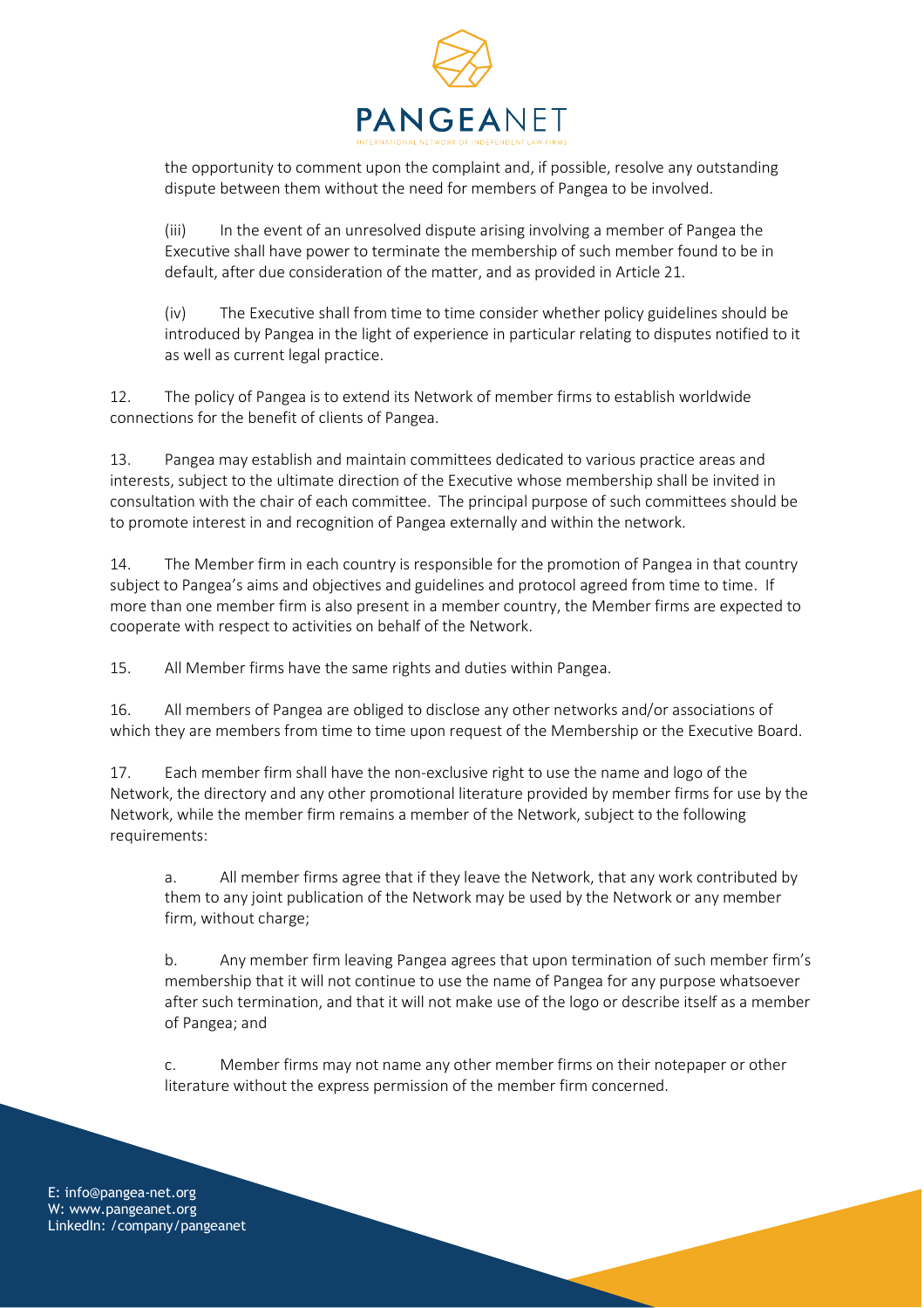

18.

a. The Network is expected to operate on the basis of consensus without the need for formal votes on all matters arising. Where a vote is required as specified by this Constitution, or where a member firm has proposed that a vote be taken and such proposal is seconded by another member firm, voting shall be as follows:

i. Each Member firm has one vote.

ii. All matters which may be proposed by a member and/or the Executive as well as all matters put to the Annual General Meeting of Pangea require a simple majority of members voting including voting upon any amendments to the Constitution of Pangea.

iii. A vote cast by a member who has failed to make payment of the annual membership fee may be disallowed by the Chairman of the relevant meeting.

iv. The Chairman shall decide the method of voting to be used on any particular matter before the membership for a vote.

b. Subject to the requirements of Article 19, the following matters shall require the affirmative vote of more than 50% of the member firms voting on the matter concerned:

i. the election of any person to, or removal from, the Executive;

ii. the approval of the annual membership fees, and any joining fees for new Members and Sub-members; and

iii. other matters not requiring a 2/3 vote as required by Article 19.c.

c. Subject to the requirements of Article 19, the following matters shall require the affirmative vote of more than 2/3 of the member firms voting on the matter concerned:

i. a change in the name of the Network;

ii. any change in the terms of the Constitution; and

iii. the winding up of the Network.

19. The number of members required for a meeting of the Executive shall be four. The number of members for a valid Annual General Meeting shall be at least 51% of the membership attending and eligible to vote.

20.

a. Member firms voluntarily leaving Pangea should give at least three months written notice of termination of their membership of Pangea. The leaving date will be determined by the date notice of termination is received by the Secretary-General. The annual membership fee paid by the member will not be refunded on termination and will be payable if notice of termination is received after 1st May in any one year.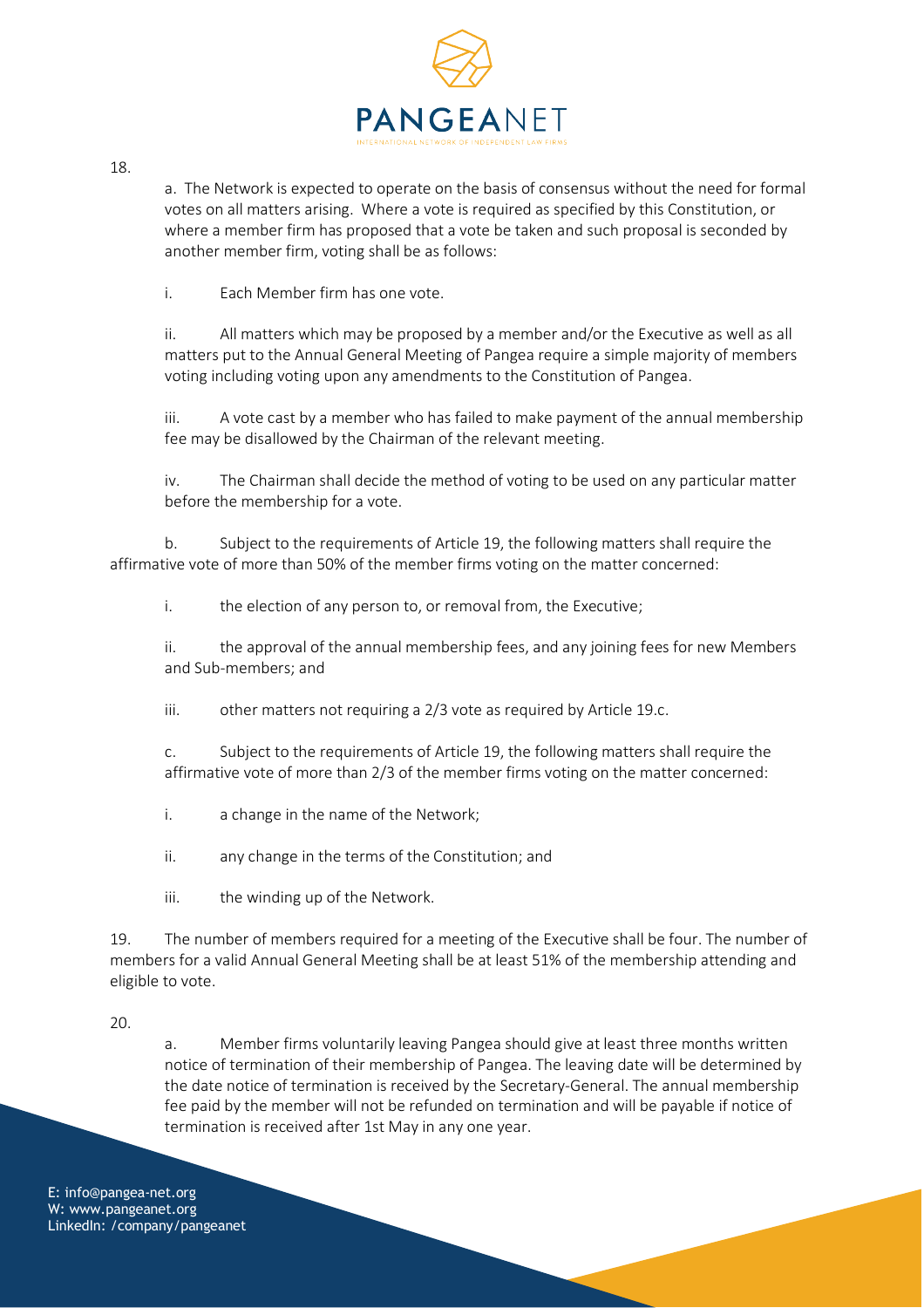

b. The membership of any firm may be terminated involuntarily under the following circumstances:

i. Where the member firm ceases to be a firm which engages in the practice of law, or ceases to exist as the corporate entity admitted to membership in Pangea, whether as a result of a merger or consolidation with another organization, or as a result of the termination or dissolution of the business; or

ii. Where the member firm fails to comply with the requirements of membership as set forth Articles 2 and 3, or otherwise fails to comply with its obligations herein, the Executive, after due notice to the member firm, take the following steps:

a) Discuss the matters with the member firm in an effort to ensure that noncompliance is corrected and that the member firm is committed to remaining a member firm and shall comply with its obligations herein;

b) If discussions between the Executive and the member firm do not provide a satisfactory result, a member of the Executive may propose a resolution that the member firm be expelled from the Network;

c) Any proposal to expel a member firm shall be seconded by a member of the Executive and subject to a requirement of 2/3 vote of members of the Executive for passage.

Upon approval of such a recommendation for expulsion, the member firm shall no longer be considered a member of the Network and shall no longer have any rights or privileges of a member. A member firm expelled in accordance with this Article shall not be entitled to any refund of any monies paid to the Network by way of annual fees or otherwise.

21. This Constitution may be amended or revised by a 2/3 vote of a quorum of the voting membership. All amends shall take effect as of the date they are ratified by the membership unless otherwise specifically provided for by resolution. Proposed amendments may be tabled by a 50% vote of the voting membership. A majority vote is necessary to revive any tabled amendments.

22. Upon dissolution of the Network, the general funds of the Network shall be disbursed as follows: (1) first, all outstanding debts and accounts of the Network shall be paid in full; (2) any remaining funds shall be dispersed in equal pro-rata amounts to the Members of the Network, except that any amount payable to a Member owing dues, Conference Levies or other amounts to the Network shall have its share reduced by the full amount due and the amount deducted shall be distributed pro-rata to other Members who do not have amounts owing.

23. In the unlikely event of any dispute arising between the member firms concerning their rights and obligations under this Constitution, (specifically excluding, however, any disputes concerning referrals and any work performed), which cannot be resolved amicably by discussion and negotiation shall be submitted to mediation, and failing resolution thereby shall be submitted for final resolution and determination by a neutral arbitrator. Arbitration shall be conducted under the Rules of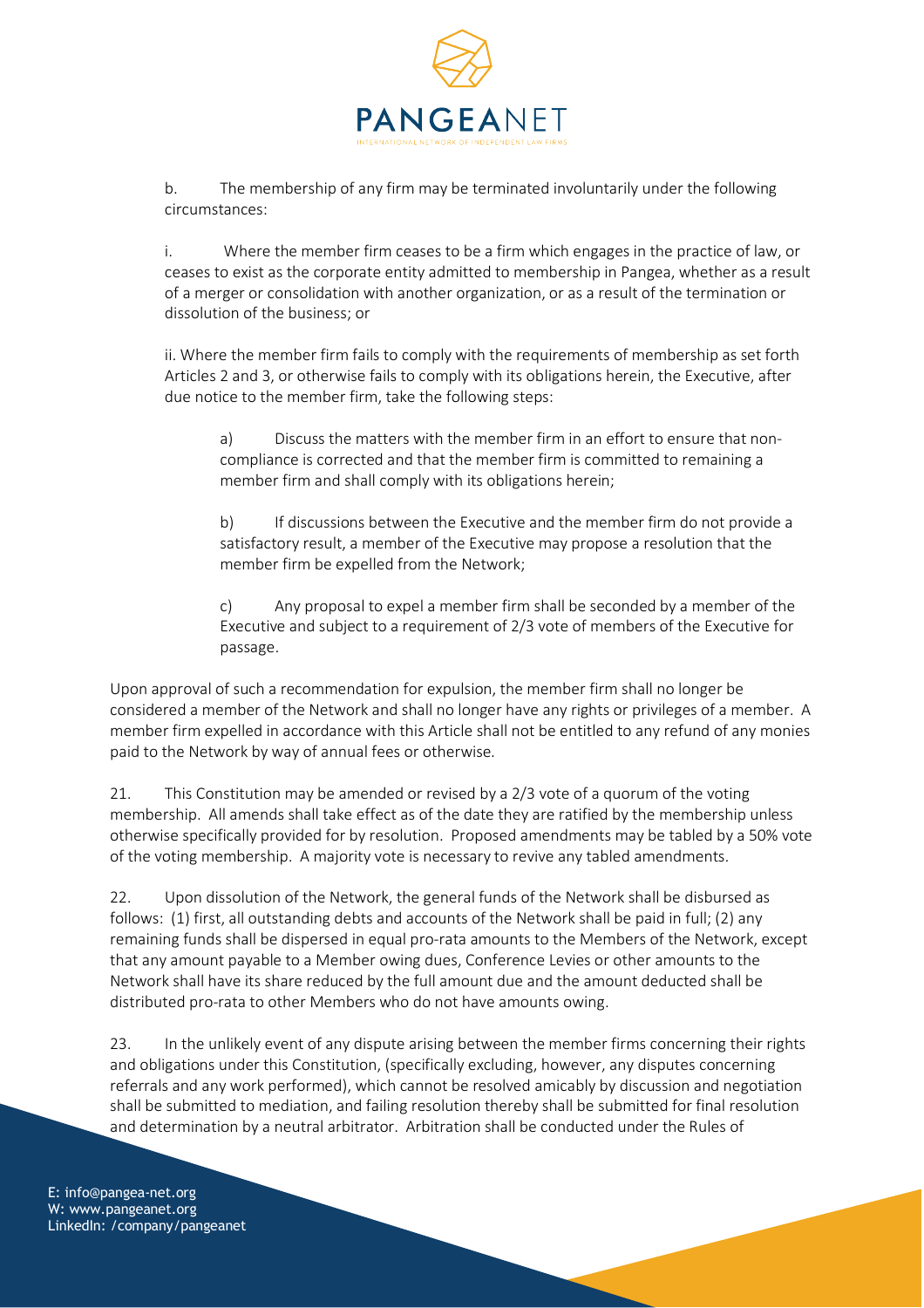

International Arbitration of the London Court of International Arbitration, which rules are incorporated by reference herein. Any dispute so arising shall be determined in accordance with English law. The locus of the arbitration shall be London, unless otherwise agreed by the parties.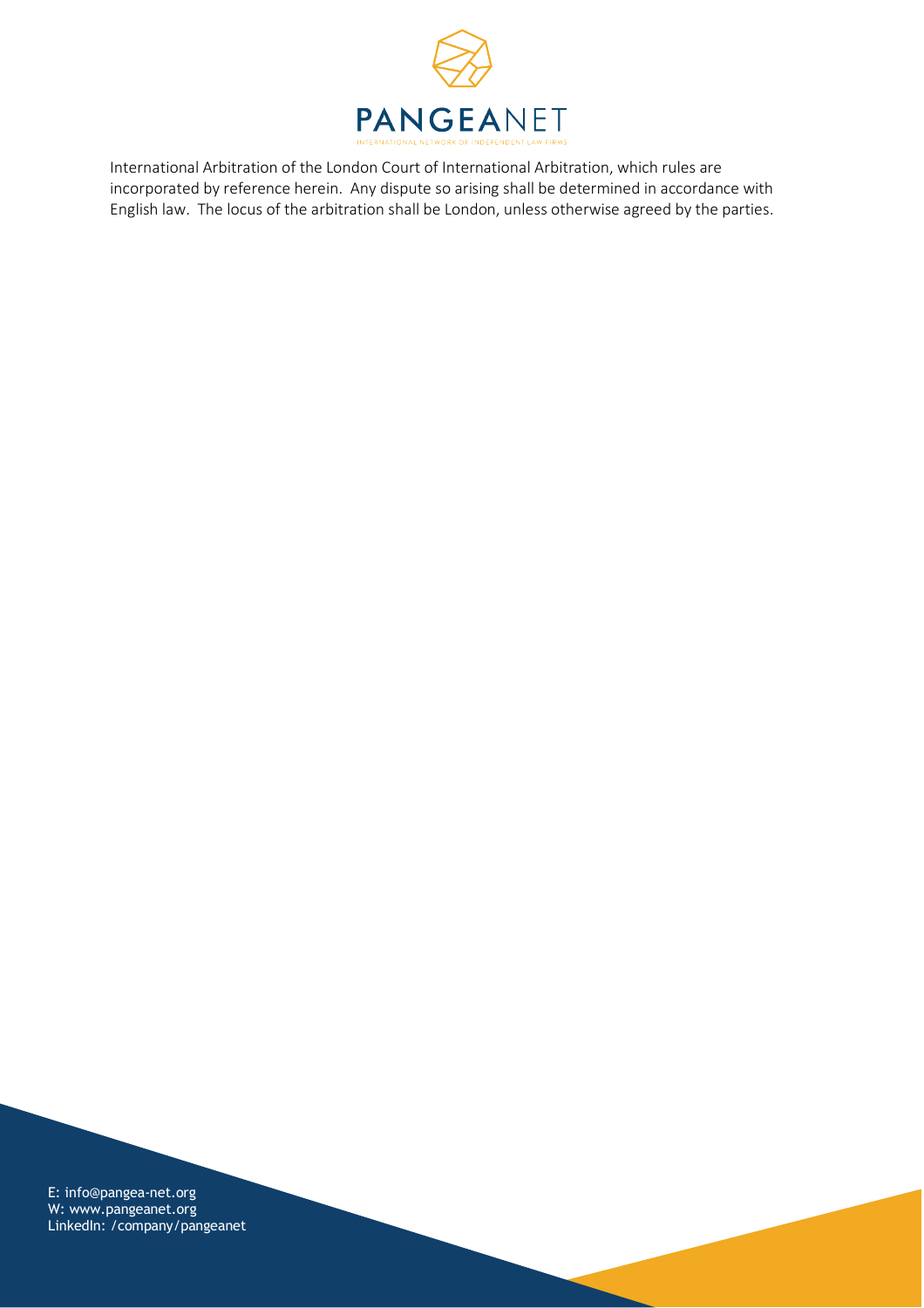

## APPENDIX A

I hereby accept all of the terms and conditions set out in the Pangea Net Constitution

| Signed by            |
|----------------------|
|                      |
| for and on behalf of |
|                      |
| Address:             |
|                      |
|                      |
|                      |
|                      |
|                      |

Signature